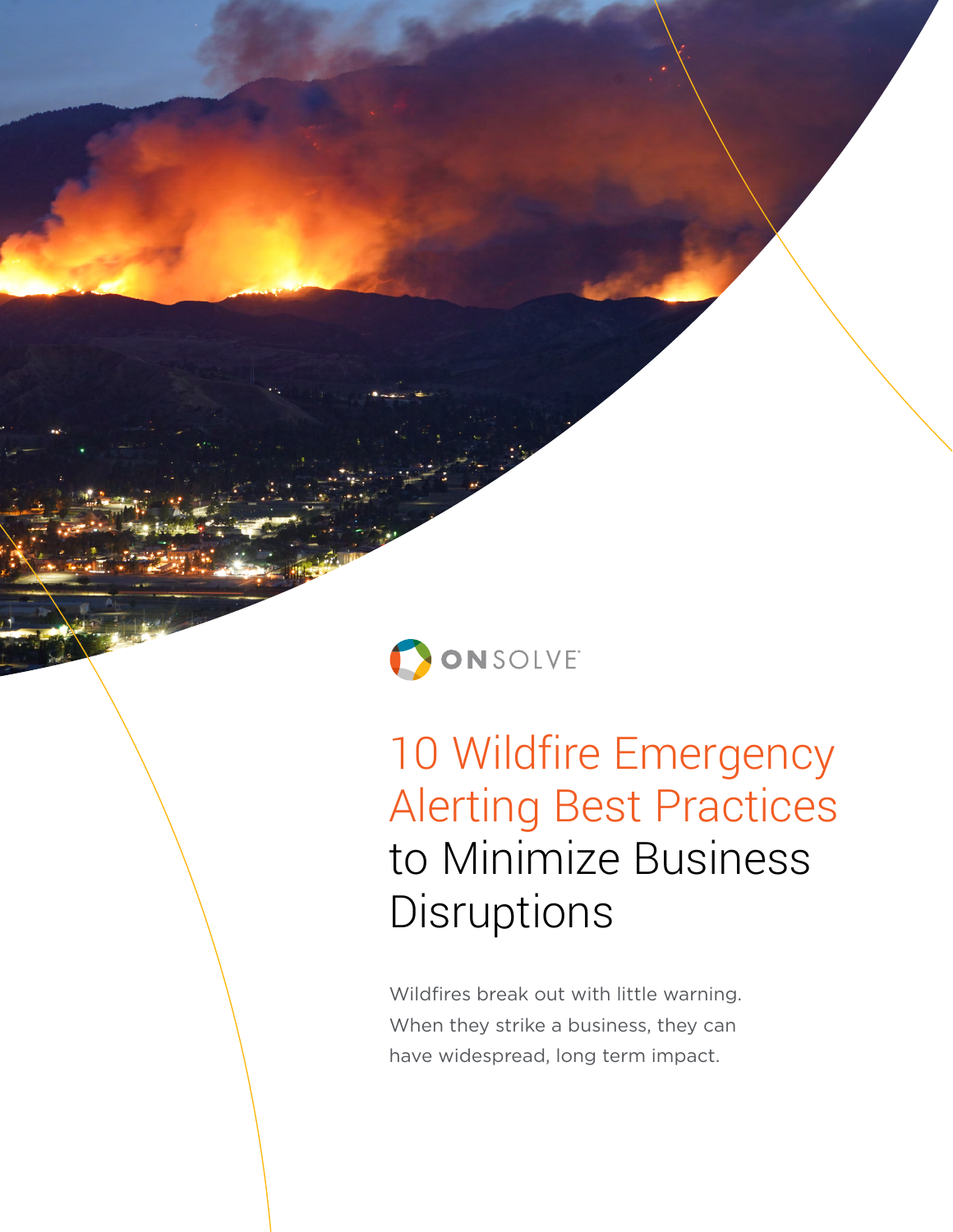Planning for wildfires and other disasters helps ensure your business continuity during an event and resiliency during recovery. And being prepared eases the effects on your employees and their families, suppliers, customers and the local economy.

A key part of your disaster planning is a reliable automated alert system to inform and protect your business stakeholders.

When wildfires threaten, follow these 10 tips to get the most out of the OnSolve® Platform for Critical Event Management.



**ONE** 

# Encourage system-adoption with your employees

A critical first step is engaging with your employees, so they use the system. Put together employee awareness campaigns promoting your emergency notification system (ENS) and share the benefits of using it. Alternatively, make new-hire enrollment automatic unless they specifically opt-out. Then to routinely maintain data, send yearly reminders to your workforce to keep their contact information updated.

Maintaining accurate contact information for your staff is a continuous process. Build plans around this part of your communications, ensuring you reach employees with critical alerts regardless of circumstances.

### TWO

## Provide recipients with information specific to them

OnSolve enables you to segment alerts with information specific to each audience group you need to reach. Alert vendors to delay or reroute shipments until further notice. Alert employees to stay home or avoid certain routes. Targeted alerting allows you to get the right message to the right people at the right time — and avoid giving people information irrelevant to them.

### THREE

# Target people based on where they are

Because the threat of wildfires is often based on geographic location, one of the most effective ways to reach those impacted is to set up an area of interest. If your business has multiple sites, use the geo-location feature to target alerts specific to areas — and to prevent employees, based on their addresses, from entering unsafe areas.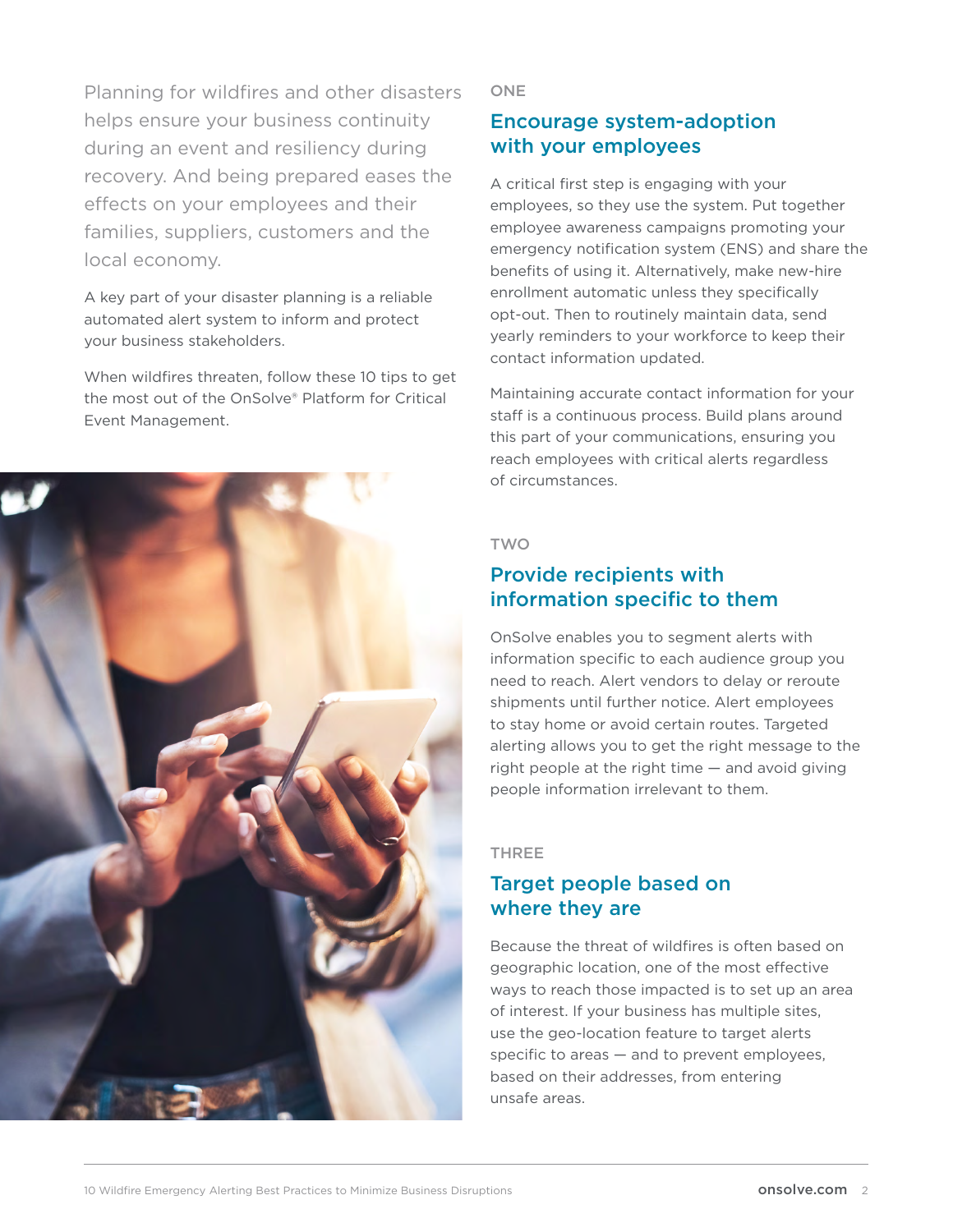## Create pre-written alerts

You can save valuable time and messaging accuracy by building pre-written alerts within your system. Creating scenarios for evacuations or office closures allows you to initiate an alert within seconds, notifying employees, customers and other stakeholders when a wildfire threatens your business and people.

### FIVE

## Define emergency procedures and messaging responsibilities

Document every step of your emergency procedures. Decide who is responsible for creating, approving and sending emergency alerts. Determine messaging responsibility based on the audience, for example: internal, external, customerfacing positions, suppliers, the press, etc. Create a messaging matrix covering these situations.

#### SIX

## Train and educate your employees

Train your personnel on how to use the alerting system. Organizations that take time to educate their employees see significantly higher adoption and response rates. OnSolve offers free weekly training webinars to refresh skills with a walkthrough of the system to keep your team up to speed.

#### **SEVEN**

## Establish a post-event follow-up plan

Wildfires continue to take a toll even after the smoke has cleared. Recovery challenges can include utility outages, road closures, building damage and supplier constraints. Plan how you will use your alerting system to keep stakeholders informed as you recover and return to normal operations.

#### EIGHT

### Test your plan and alert system

Many businesses test as often as twice a month to make sure staff are familiar with their alert system. This helps to engage and familiarize your staff in advance, so they are confident they can trust the system in a time of crisis.

Furthermore, testing can help you identify out-ofdate contact information and take steps to improve your database.

#### NINE

### Review, evaluate, and improve

Once the fire is over and business operations have resumed, take time to review with your team what went right and what didn't. Conduct meetings and surveys to identify gaps where improvements can be made. Use these lessons and take-aways to improve your emergency alerting. A review often helps businesses return to normal quickly after a disaster — not only for wildfires, but other situations your business may face.

#### **TEN**

# Take advantage of the many OnSolve options

OnSolve allows you to use almost every possible communication channel for sending alerts phone, fax, text, email, RSS, voice, mobile app and more. Collect multiple points of contact for the people you need to reach to make sure you can deliver them urgent information, even when some communication infrastructure may be compromised.

The OnSolve Platform for Critical Event Management comes with powerful capabilities that enable you to analyze, in real time, the effectiveness of your event management — so you can improve your efficiency in delivering time sensitive information to your target audiences.